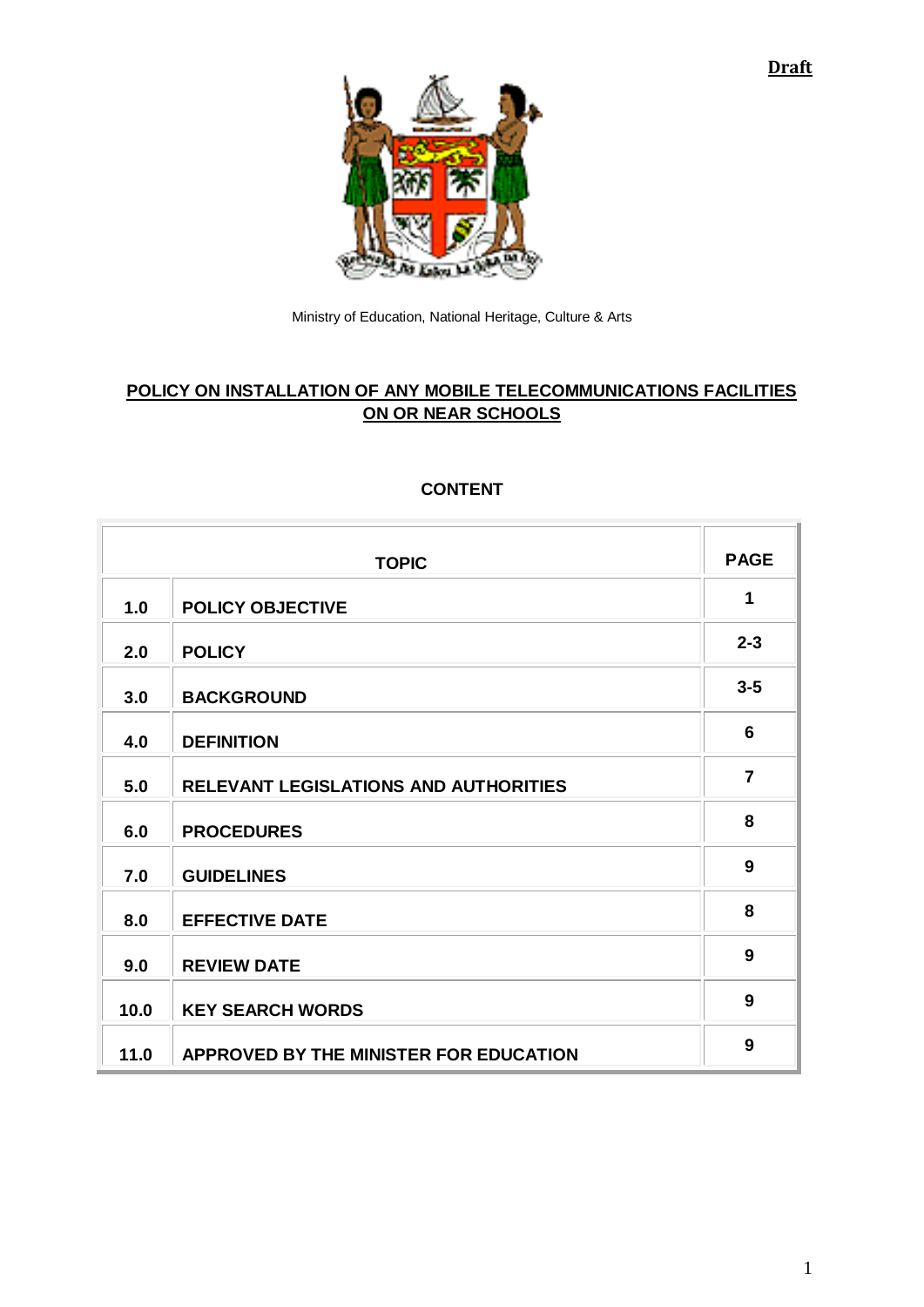## **1.0 POLICY OBJECTIVE**

The key objectives of this policy are to:

- a) promote and safeguard the welfare and safety of children from potential health risks of radiation emanating from mobile phone masts/towers on or near school.
- b) promote, support and adopt the precautionary principle and principle of prudent avoidance that is applied in many countries internationally in the construction of Telecommunication Facilities in Fiji Schools.
- c) promote the orderly and proper development of Telecommunication Facilities in Fiji **Schools**
- d) provide clear statements on the responsibilities of those in authority at the Ministry of Education, National Heritage, Culture & Arts (herein after abbreviated to MoENHCA) and Schools.
- e) regulate and confirm the MoENHCA preference on the distance for the location of Mobile Telecommunication Facilities near schools.

## **2.0 POLICY**

- 2.1 The MoENHCA shall adopt a policy of prudent avoidance by not endorsing the installation of any mobile Telecommunication Facilities on or near schools or Technical Vocational Centres.
- 2.2 This policy shall apply to all schools and Technical Vocational Centres.
- 2.3 The MoENHCA and school management shall ensure that mobile phone masts/towers are not built near schools and that normally means within a radius of at least 500 metres from the boundary of the school property.
- 2.4 The MoENHCA and school management shall based its objection to the installation of Mobile Phone Masts near schools on the precautionary principle and principle of prudent avoidance.
- 2.5 The MoENHCA through the Asset Monitoring Unit (herein after referred to as AMU) shall ensure that school heads and school managements are informed and reminded on their legal responsibilities in relation to the OHS Policy when responding to proposals to locate Telecommunication Facilities on or near school and that is that School Management should realize that they are primarily responsible for the health and safety of all workers and students at their school and are therefore, liable for any injuries caused on workplace under their control.
- 2.6 The MoENHCA shall develop and promote education awareness materials to educate school managements on the potential harmful effects of radiation emanating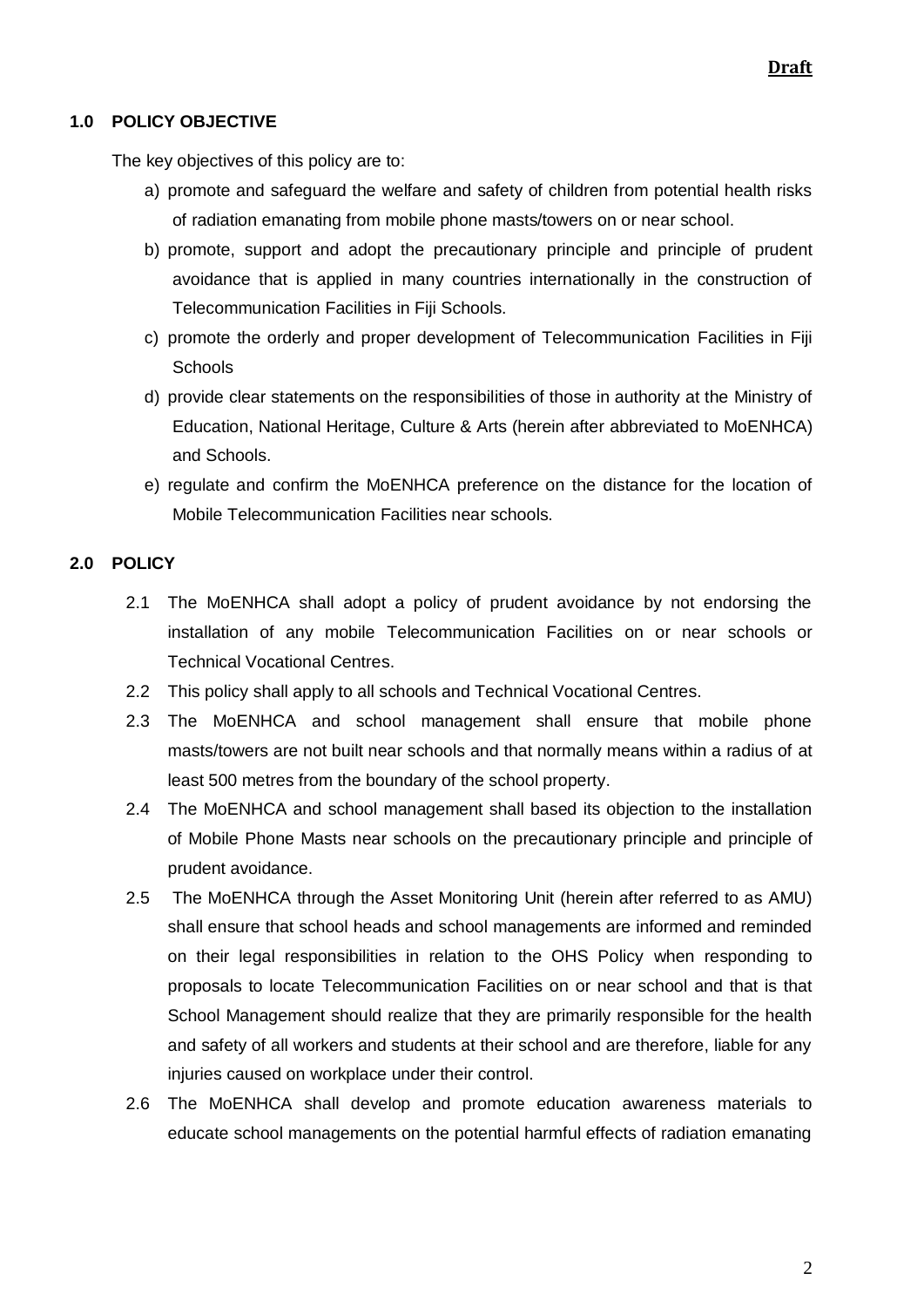from mobile phone masts/towers so that the rights, interest and health of children are protected.

- 2.7 The MoENHCA shall ensure that School Management Committees/Controlling Authorities be required to make all proposals for new Mobile Phone Masts/Towers to be the subject of full scrutiny by the MoENHCA.
- 2.8 The MoENHCA shall support objections, if appropriate, to proposals to establish mobile telecommunications facilities near school grounds and Technical Vocational Schools.
- 2.9 The Director AMU shall monitor this Policy and will report to the Permanent Secretary for Education, National Heritage Culture & Art (herein after abbreviated to PSENHCA) annually.

### **3.0 BACKGROUND**

- 3.1 Telecommunications are important service and has become an integral component of the way society operates today. Telecommunications are used daily by the public, governments, wireless service providers, broadcasters, businesses, and safety and security organisations.
- 3.2 A high quality electronic communications infrastructure is an essential component of economic and social growth in Fiji.
- 3.3 The Government's objective is to ensure that everyone can enjoy the same degree of access to high quality electronic communication opportunities.
- 3.4 The main purpose of this Policy is to provide guidance to the MoENHCA officials, School Managements and members of the public on the official position of the MoENHCA on the installation of any Mobile Telecommunications Facilities on or near Schools.
- 3.5 Whilst the MoENHCA recognises the need to respond in a positive and responsible way to applications for telecommunications development, the potential harmful effects that such development proposals can have on the lives and health of students must be managed.
- 3.6 A literature review of existing policies in overseas countries relating to the installation of mobile phone towers/masts near schools showed that Ministry of Education, Ministry of Health, Town and Country Planning as well as Town Councils have developed clear policy on the above issue so as to safeguard people and especially children from potential radiation.
- 3.7 This policy shall be read in conjunction with the MoENHCA's Occupational Health and Safety Manuals for Schools, the Policy in Occupational Health and Safety in MoENHCA Offices and Schools as well as the amended provision in the Town and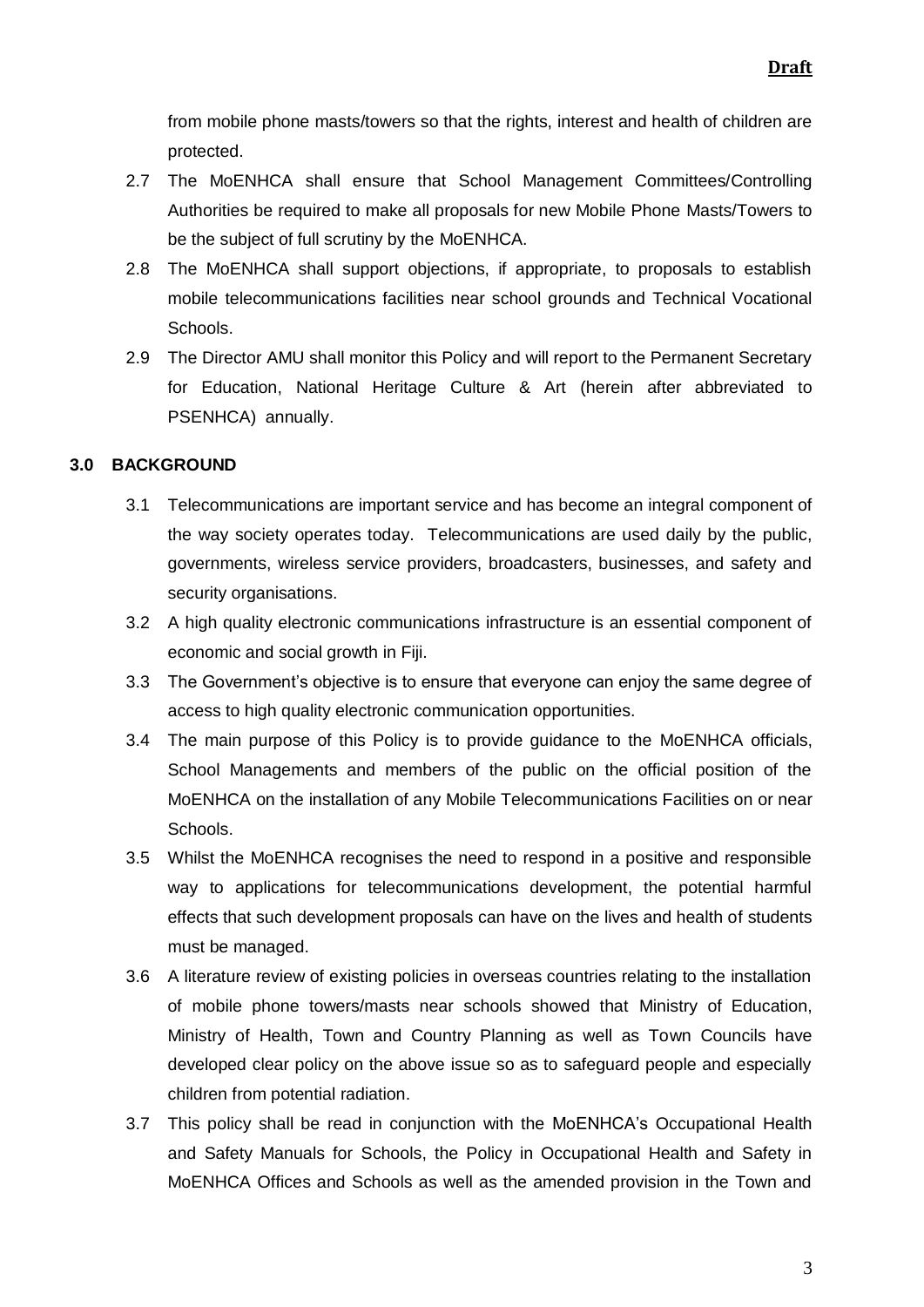Country Planning Act of July, 2009 on the Requirements for Development and or Erection of Telecommunication Facilities.

3.8 The National Substance Abuse Advisory Council (herein after referred to as NSAAC) had been raising its concern on the potential health risks of radiation emanating from mobile phone transmitting masts/towers being built close to schools on the health of students since 2008 through a paper "The Potential Health Risks of Radiation Emanating From Mobile Phone Transmitting Masts Being Built Close to Schools on the Health of Students".

Again on 27<sup>th</sup> May, 2013 a presentation was made to the Senior Staff of the MoENHCA and the recommendations were endorsed in this forum. This policy was developed on the instruction of the Honourable Minister MoENHCA on the 3<sup>rd</sup> September, 2013.

- 3.9 Studies conducted overseas indicate that those who live within three hundred metres of a power line up to the age of five were 5 times more likely to develop cancer. Those who lived close to a power line and at any point during their first 15 years of life were three times more likely to develop one of these cancers as an adult (leukemia, lymphoma and cancer of brain).
- 3.10 While, it needs to be acknowledged that there is still a gulf in scientific research and thinking on the potential health risks of radiation emanating from mobile phone transmitting masts/towers on people, evidence has started to emerge suggesting there could be some very serious health implications, most notably an increased incidence of cancer for people working or residing in the vicinity of mobile phone base station transmitter masts. In other countries, most notably the US, Australia and New Zealand, the governments have all taken this issue sufficiently seriously at both national and local level to adopt the precautionary principle and introduce policies of prudent avoidance which have effectively banned the erection of these masts from school buildings and residential areas and in other densely populated locations.

#### 3.11 **RATIONALE**

3.11.1 This policy was formulated due to the increase in the number of mobile phone masts/towers being built on or near schools and the lack of knowledge and awareness by heads of schools and school managements on the potential health risks of radiation emanating from mobile phone transmitting masts on the health of school children. A survey conducted by NSAAC showed that a total of 7 mobile phone masts have already been built on or near schools in the Suva-Nasinu area.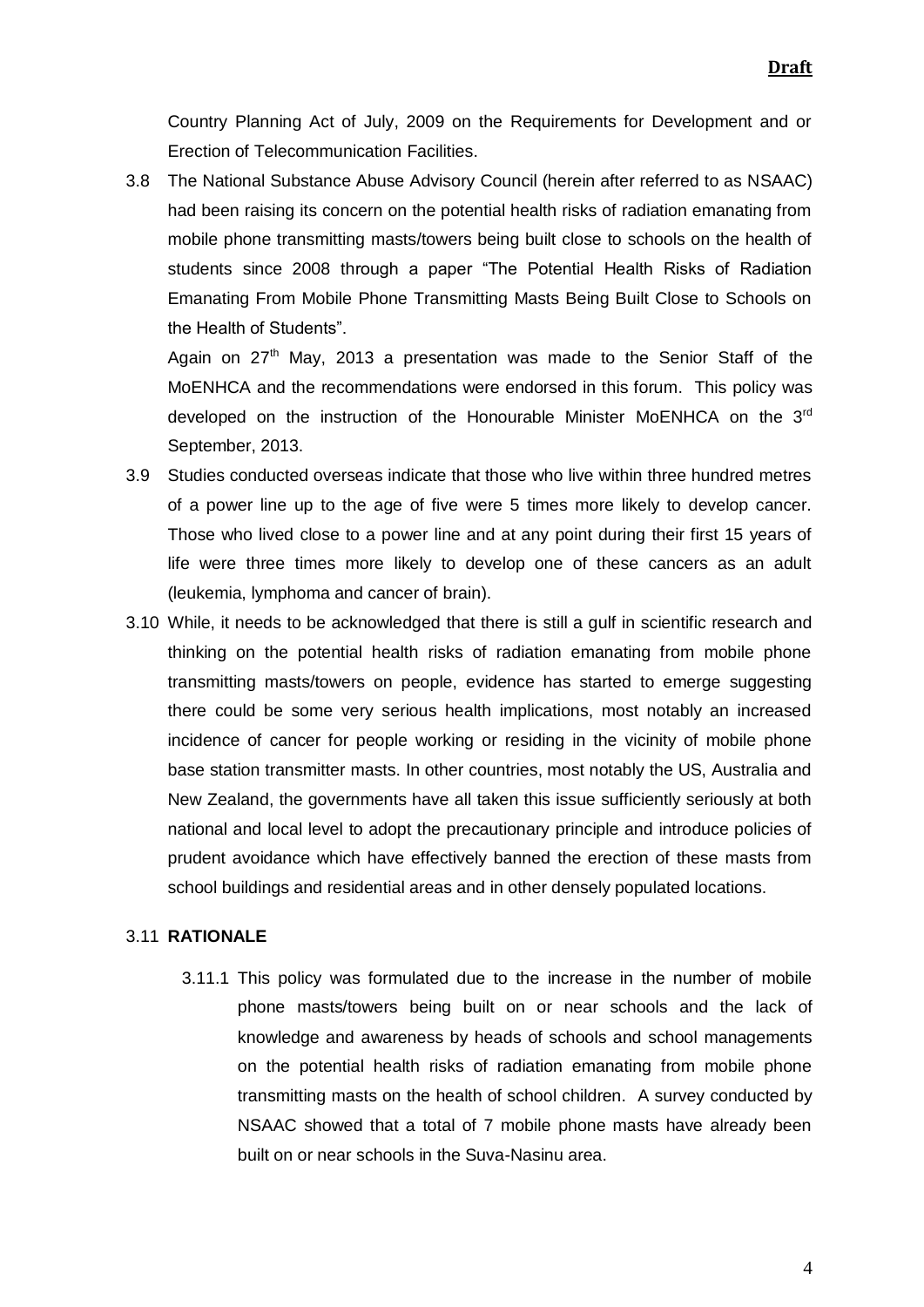- 3.11.2 This policy will form the basis of the orderly and proper development of Telecommunications Facilities in Fiji schools aligned to the Town and Country Planning Ammended Provision 2009 Schedule K on the Requirements For Development And/OR Erections of Telecommunication Facilities as well as the Environment Management Act, 2005.
- 3.11.3 A key guiding principle of the MoENHCA is that the child is at the centre of everything we do. Thus, the need to develop this policy to promote and safeguard the welfare and safety of children from potential health risks of radiation emanating from mobile phone masts/towers on or near school.
- 3.11.4 Currently there is a gap in the Town and Country Planning Act on the Requirements for Development and or Erection of Telecommunication Facilities in Section 1.2 on site selection as it does not include schools as a place Telecommunication Facilities should be located away from as well as Section 1.3 on Design, subsection (ii) the distance from property boundaries is very short.
- 3.11.5 Evidence from overseas countries attached as *Appendix (1)* shows that countries have clearly laid down policies on the distance for the construction of Telecommunications Facilities away from school property.
- 3.11.6 All independent researchers in the field agree that the radiation coming from these masts are responsible for a rising tide of ill health and have generally established that 500 metres is a safe distance to be from them.
- 3.11.7 Research on the internet shows of reports that in England, Ireland, Germany, Austria and Switzerland parents, members of Parliament and communities have campaigned and protested to stop mobile phone masts from being put up near schools or where people live so as to safeguard people from potential radiation.
- 3.11.8 Children are more vunerable to the effects of radiation because their skulls are still forming and are much more porous than adults and doctors fear that disturbed brain activity in children could lead to psychiatric and behavioural problems or impair learning ability.
- 3.11.9 It is advisable for us in Fiji to take the above issue seriously, adopt the precautionary principle and introduce the principle of prudent avoidance on the above matter. The book of Proverb 22:3 reminds us that "Sensible people will see trouble coming and avoid it, but an unthinking person will walk right into it and regret it later"
	- 3.11.10 The MoENHCA and Government under the Education Act, Occupational and Safety Act, Convention on the Rights of the Child and the Bill of Rights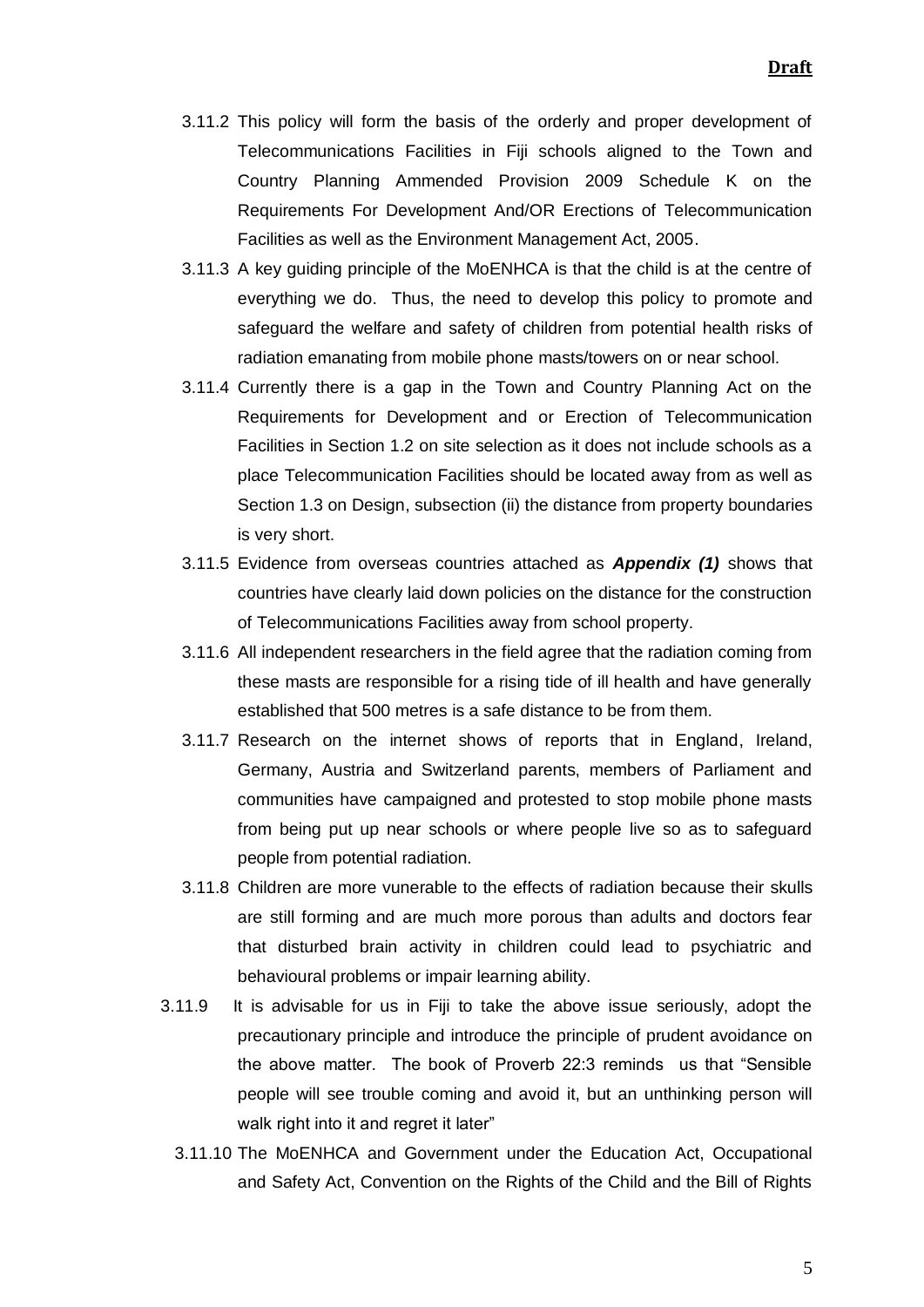in the Constitution of the Republic of Fiji 2013 has a legal responsibility and duty of care to protect the health of the people they employ and children in schools under their care.

3.11.11 Lastly, prevention is better than civil action as evident from the numerous cases of civil action that has come before the courts in overseas countries. In Fiji, the High Court Case Civil Action No. HBC 579 OF 2007 between Shireen Lateef & Others the Plaintiff And Digicel Fiji Limited & Others the Defendant is a classic example.

## **4.0 DEFINITIONS**

4.1 **Amended Provision in the Town and Country Planning Act (Cap 139) 6th July 2009** 

Refers to Schedule K on the Requirements for Development and/or Erection of Telecommunications Facilities.

### 4.2 **Controlling Authority**

Means the body or organisation that has overall command or control to check, direct or oversee the operations of other affiliated bodies or organisations to the main body or organisation e.g. Those registered under the Charitable Act and the Religious Societies Act

### 4.3 **Local Authority**

Refers to the Municipal Council (Town or City Council) or Rural Local Authority.

### 4.4 **OHS Policy**

The Occupational and Health Safety Policy refers to the Policy in Occupational Health and Safety in MoE Offices and Schools of 2010 which has its primary objective to safeguard the welfare and safety of teachers and students so that they can maximize their productivity in their daily school activities

### 4.5 **Precautionary Principle**

The precautionary principle or precautionary approach states if an action or policy has a suspected risk of causing harm to the [public](http://en.wikipedia.org/wiki/General_public) or to the [environment,](http://en.wikipedia.org/wiki/Natural_environment) in the absence of [scientific consensus](http://en.wikipedia.org/wiki/Scientific_consensus) that the action or policy is harmful, the [burden of](http://en.wikipedia.org/wiki/Legal_burden_of_proof)  [proof](http://en.wikipedia.org/wiki/Legal_burden_of_proof) that it is not harmful falls on those taking an action.

The original principle does not go as far as forbidding any new action or policy just because all consequences cannot be known in advance. In practice, however, it has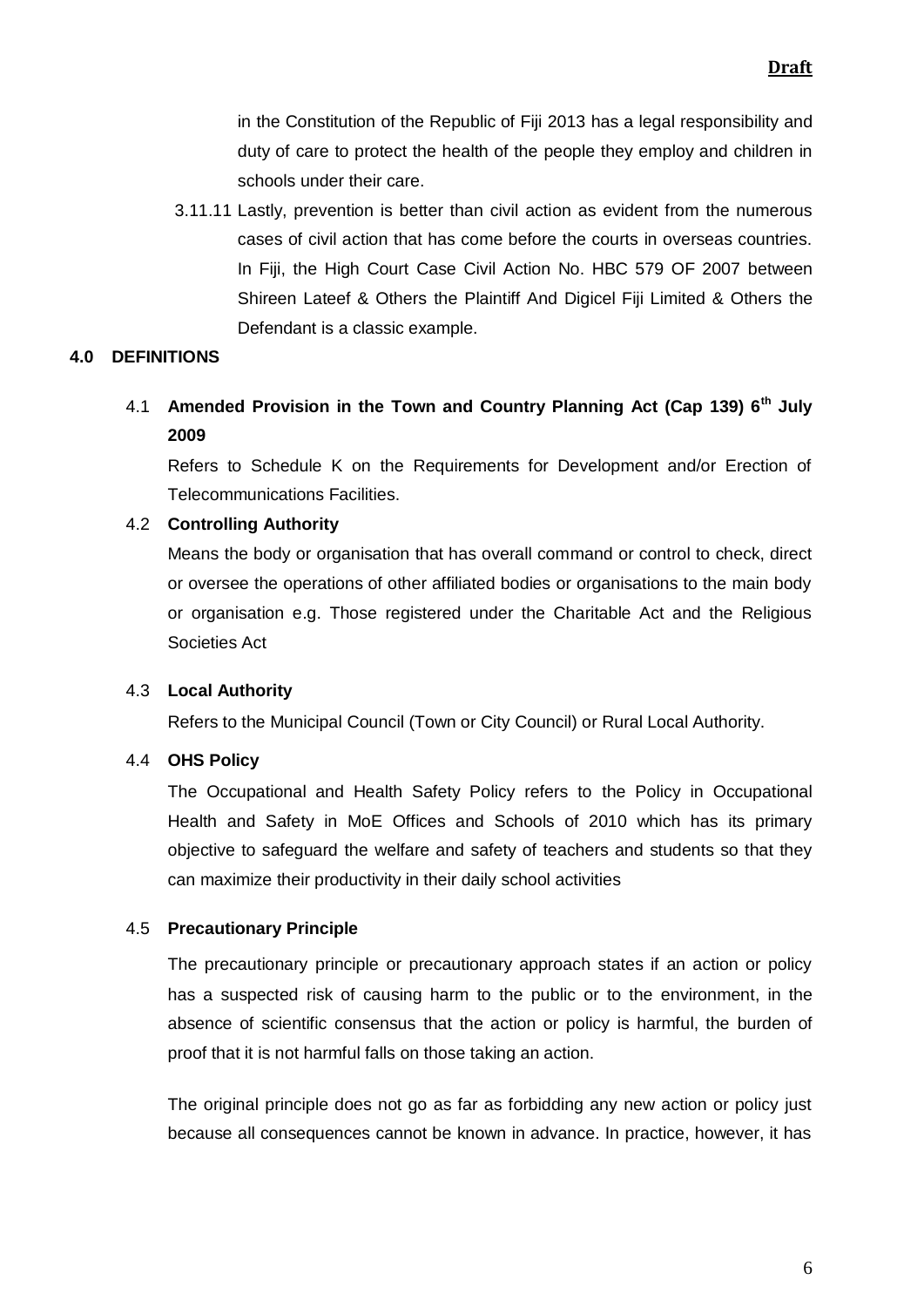been interpreted in such a fashion. Thus failing to account for any the advantages of new action.

The principle is used by policy makers to justify discretionary decisions in situations where there is the possibility of harm from taking a particular course or making a certain decision when extensive scientific knowledge on the matter is lacking. The principle implies that there is a social responsibility to protect the public from exposure to harm, when scientific investigation has found a plausible risk. These protections can be relaxed only if further scientific findings emerge that provide sound evidence that no harm will result.

Many definitions of the precautionary principle exist. Precaution may be defined as "caution in advance," "caution practised in the context of uncertainty," or informed *[prudence](http://en.wikipedia.org/wiki/Prudence)*. Two ideas lie at the core of the principle:

- 1. an expression of a need by decision-makers to anticipate harm before it occurs. Within this element lies an implicit reversal of the onus of proof: under the precautionary principle it is the responsibility of an activity proponent to establish that the proposed activity will not (or is very unlikely to) result in significant harm.
- 2. the concept of proportionality of the risk and the cost and feasibility of a proposed action

#### 4.6 **Prudent Avoidance Principle**

Prudent avoidance is a [precautionary principle](http://en.wikipedia.org/wiki/Precautionary_principle) in [risk management,](http://en.wikipedia.org/wiki/Risk_management) stating that reasonable efforts to minimise potential risks should be taken when the actual magnitude of the risks is unknown. The principle was proposed by Prof. Granger Morgan of Carnegie Mellon University in 1989 in the context of [electromagnetic](http://en.wikipedia.org/wiki/Electromagnetic_radiation)  [radiation](http://en.wikipedia.org/wiki/Electromagnetic_radiation) safety (in particular, fields produced by power lines).

### 4.7 **School Management**

Means the school manager and members of the school committee/School Board, and also refers to the Principal, Head Teacher, Vice Principal, Assistant Principal and Assistant Head Teacher.

### 4.8 **School Head**

Means the Principal as in the case of secondary school and the Head Teacher as in the case of primary school.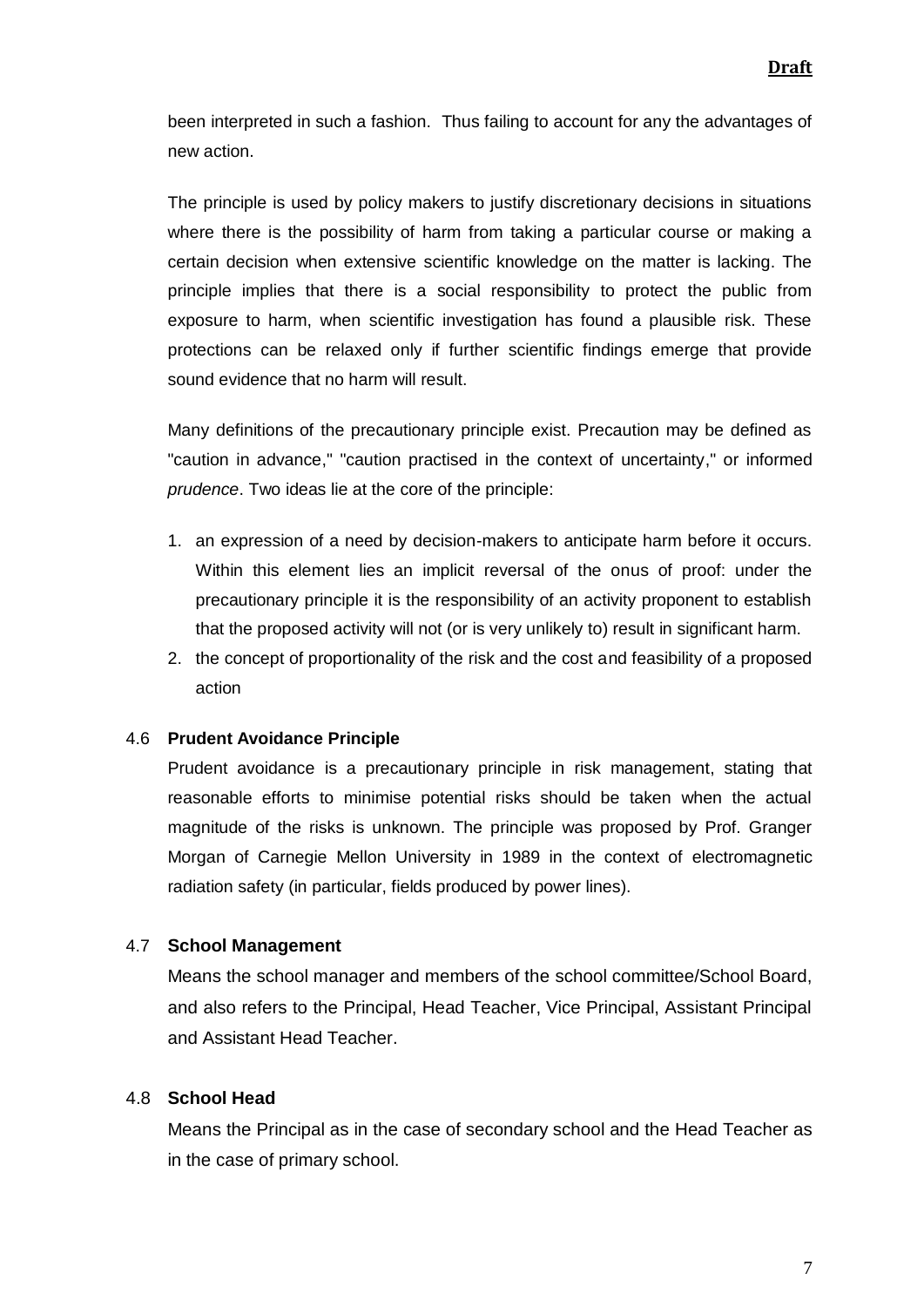## 4.9 **Telecommunications Facility**

Means any element or physical component of a telecommunications network (other than consumer equipment), whether fixed or non-fixed, such as wires, lines, poles, masts, ducts, sites towers, satellite earth stations, infrastructure, buildings, housing structures, any apparatus using radio spectrum, submarine cables, software systems, number translation systems, virtual network services and other resources used in the provision of a telecommunications service.

### 4.10 **Telecommunications Tower**

Means any structure, whether freestanding or attached to a building, designed to support equipment used for commercial purposes to receive and/or transmit electromagnetic waves.

## **5.0 RELEVANT LEGISLATIONS AND AUTHORITIES**

- 5.1 Constitution of the Republic of Fiji 2013. Chapter 2 Bill of Rights, (Section 38 Rights to Health and Section 41 Rights of Children)
- 5.2 Convention on the Rights of the Child 1990 Article 19 and 24 of the CRC
- 5.3 Education Act 1978 [Cap 262] Section 17 Health and Safety
- 5.4 Environment Management Act 2005
- 5.5 Occupational Health and Safety in MoENHCA Offices and Schools Policy (OHS) 2010
- 5.6 Occupational Health and Safety Manual for Schools 2002
- 5.7 Town Planning Act (Cap139), Amended Provision, July, 2009
	- Schedule K Requirements for Development And/or Erection of Telecommunication Facilities
- 5.8 Venice Convention 2008.

## **6.0 PROCEDURES**

- 6.1 All schools must consult the PSENHCA through the Director Asset Monitoring Unit before signing any contract with any Mobile Telecommunications Company.
- 6.2 The development plan and contract agreement must first be sighted and endorsed by the PSENHCA to ensure that the development plan of the phone mast is aligned to the MOENHCA prescribed distance on Phone Mast recommended in this policy.
- 6.3 After the PSENHCA has vetted and endorsed the plan, schools may then put in a development application to the Local Authority.